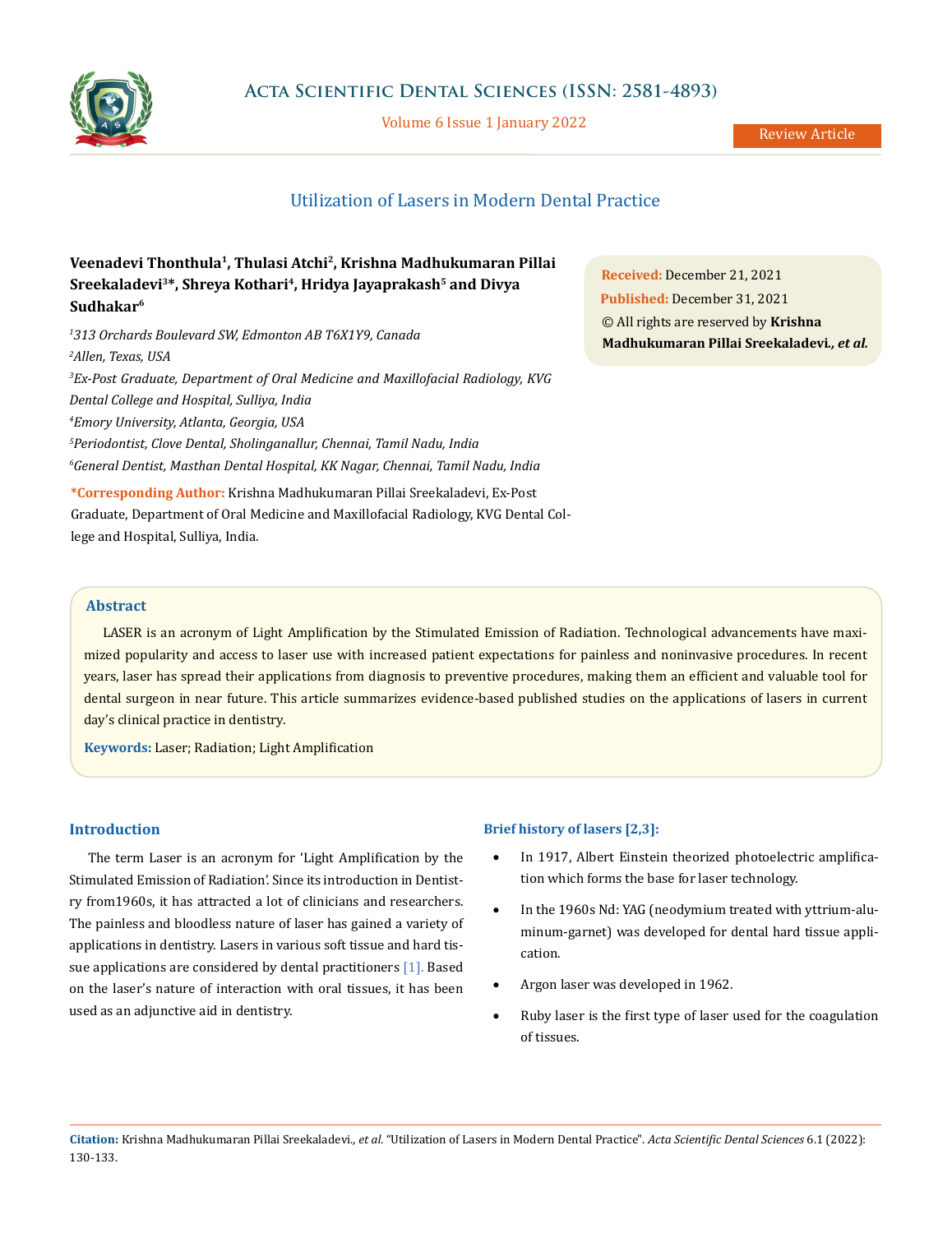Following this, in the 1970s CO2 laser was introduced for dental application.

### **Applications in dentistry**

#### **Soft tissue applications:**

- **Wound healing:** Laser has its effect on the maturation and migration of fibroblasts which greatly affects the tensile strength of wounds. At low doses, it stimulates cell proliferation whereas at high doses it is suppressive. Low-level laser treatment (LLLT) induces myofibroblast transformation as soon as 24 hours of laser therapy. LLLT has been used in recurrent apthous stomatitis, after pulpotomy, mucositis, and oropharyngeal ulceration in patients undertaking radiotherapy for head and neck cancer [4].
- **Frenectomy:** The aberrant labial frenum is often associated with midline diastema and is indicated for frenectomy. Laser-assisted frenectomy is a simple procedure that is usually done after the closure of diastema. Aberrant lingual frenum leads to functional difficulties such as speaking difficulty, swallowing issues. Laser-assisted frenectomy is preferred nowadays as it is a painless, bloodless procedure and doesn't require suturing or surgical packs [5]. Post-operative care with laser frenectomy is simple and patient-friendly.
- Apthous ulcer: Photostimulation of laser therapy in apthous ulcer and herpes labialis provides symptomatic relief from pain and promotes healing  $[6]$ . Treatment with laser during prodromal stages seems to arrest vesicle formation and thereby accelerates the healing process. It also reduces the recurrence rate of lesions.
- Photoactivated dye disinfection: Lasers at low power mode are used for photochemical activation of oxygen-releasing dyes. This causes membrane and DNA destruction of microorganisms. The photoactivated dye (PAD) technique employs the use of visible red semiconductor diode lasers and toluidine blue dye. This technique is known to be effective against bacterial colonies in dental biofilm which are strongly resistant to antibiotics. This procedure can be applied effectively for the destruction of Gram-positive bacteria (including Methicillin-resistant Staphylococcus aureus (MRSA)), Gram-negative bacteria, fungi, and viruses [7]. It has been used in periodontitis, root canal therapy, deep caries, and peri-implantitis.
- **Gingivectomy and Tissue removal:** Conventional gingivectomy using a scalpel is not preferred nowadays as it leads to bleeding during the procedure and postoperative discomfort. With the advent of lasers in the past few decades, the laser is preferred for gingivectomy both by patients and dental professionals. Diode laser is the laser of choice for such procedures. Diode lasers are well absorbed by pigmented tissues and are deep penetrating, controlling hemostasis. Laser gingivectomy is indicated for exposure of crown for orthodontic procedures such as placement of molar band and brackets. Diode lasers are used in the depigmentation of gingiva for esthetic purposes [8]. Hypertrophic tissue could be gently excised using lasers. It is also indicated in the removal of tissue overgrown around brackets, implants, and impacted third molars.
- **Photodynamic therapy (PDT):** PDT has been indicated in the management of malignancies such as multi-focal squamous cell carcinoma. It works in the same principle as PAD. It produces reactive oxygen species which causes destruction of cells and the vascular unit, eventually resulting in cell death and necrosis. This, in turn, stimulates the host immune response and induces immunity against malignant cells via activating macrophages and T lymphocytes. Current evidence shows that tumor necrosis factor-alpha (TNF-a) is activated via PDT. TNF-a is a prominent cytokine meant for host immune activity. Research studies have demonstrated good results for the PDT treatment of carcinoma-in-situ and squamous cell carcinoma of the oral cavity, with positive response rates being 90% approximately [9].

### **Hard tissue application**

Cavity preparation: Er: YAG laser has been used in caries removal and cavity preparation around enamel and dentin without causing any detrimental effect on pulp. Caries removal using a laser doesn't require a water coolant system. It is similar to air‑rotor devices but the floor of the cavity preparation is not found to be as smooth as conventional preparation. Caries removal and tooth preparation can be done using an erbium laser [10]. It protects the sound tooth structure while interacting with the diseased tissue. The Er: YAG laser is known to remove glass ionomer cement and composite resin from the tooth surface.

**Citation:** Krishna Madhukumaran Pillai Sreekaladevi*., et al.* "Utilization of Lasers in Modern Dental Practice". *Acta Scientific Dental Sciences* 6.1 (2022): 130-133.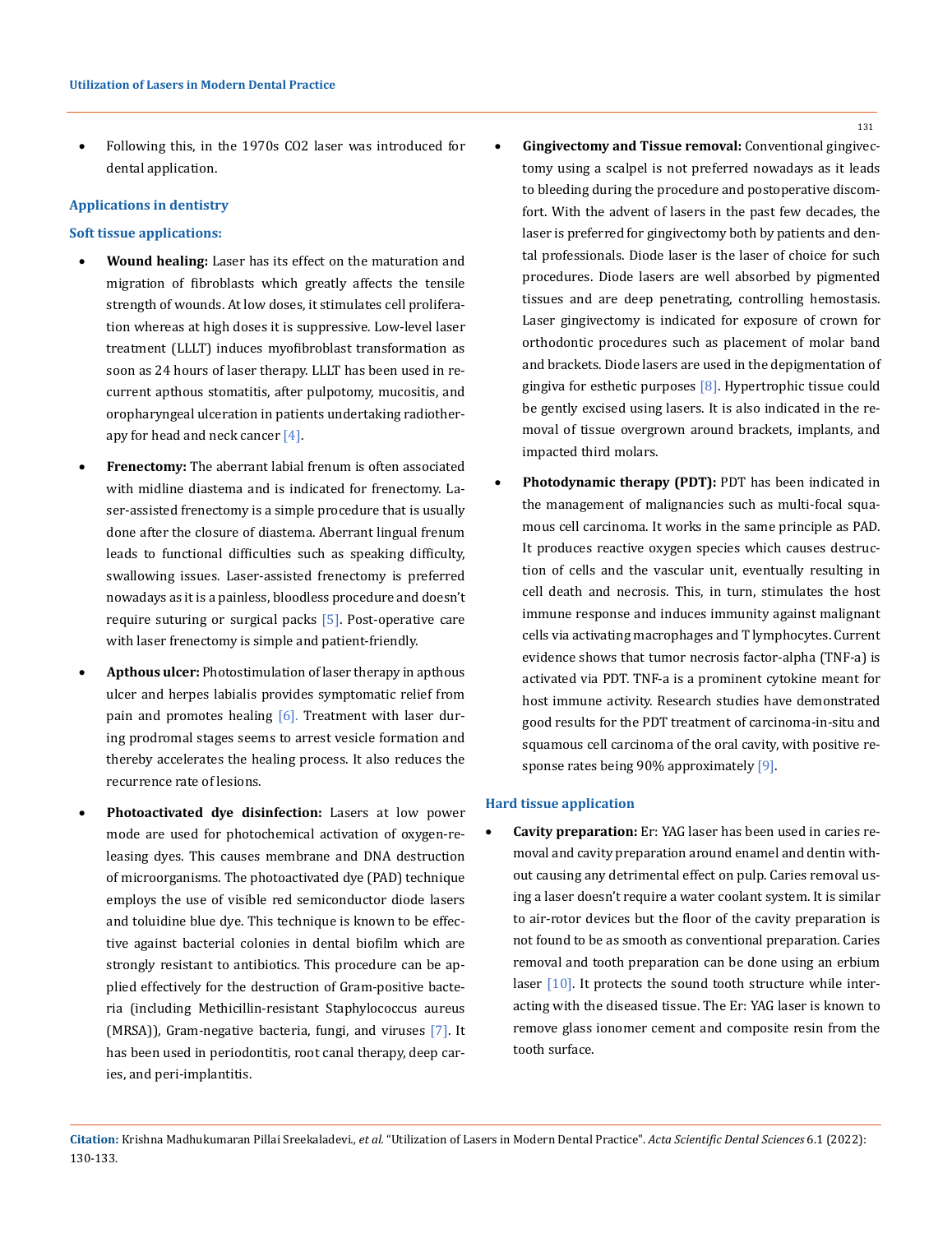- Photochemical effect: High-intensity light from argon laser initiates polymerization of light cured dental materials using camphoroquinone as a photoinitiator. The laser light energy from argon laser alters the microstructure of enamel and dentin surface and reduces the recurrence rate of caries. Vargas., *et al*. stated that argon laser can result in rapid polymerization of the composite when compared with conventional visible lights [11]. The bleaching effect depends on the absorption of green light results in the chelation of compounds such as apatite's, porphyrins. Argon and Potassium Titanyl Phosphate (KTiOPO4, KTP) lasers can produce better results in cases that are completely unresponsive to conventional photothermal 'power' bleaching.
- **Etching:** Erbium laser has been used in the etching of tooth structures as an alternative to conventional etching. However, the quality of etching seems to be inferior to conventional etching [12].
- **Dentinal Hypersensitivity:** Desensitizing agents are commonly used for hypersensitivity of dentin. Er: YAG laser has been recently researched for the management of dentinal hypersensitivity. The results of the clinical research show better results for laser therapy than conventional therapy. In addition, the results with laser treatment seem to give positive results for a longer period of time [13].
- **E-model Preparation**: Scanning of dental tissues with a laser creates a 3D model of dental structures. This makes the working environment easier for the dental professional team as it avoids the use of dental cast preparation. It also helps in educating the patient about the dental problems they have. These e-models are better for the storage of patient historyrelated details than conventional storage methods [14].

#### **Other uses [15]:**

- Successful analgesia following oral surgical procedures can be achieved with LLLT. Pain following orthodontic procedures could also be reduced by LLLT. A single episode of LLLT (irradiance 0.9-2.7 J) is 100% effective in cases of apical periodontitis following root canal therapy and post-extraction pain.
- LLLT reduces the production of inflammatory mediators of the arachidonic acid family from injured nerves and pro-

motes nerve maturation and regeneration following neuronal injury.

Laser is found to be effective in regulating facial growth and could be a substitute for conventional methods such as a chin-cup.

### **Conclusion**

Lasers are considered a much-needed advancement in the present day's world. Laser-based technology promises a better future in dentistry in terms of diagnosis and management of oral diseases. It is highly expected that lasers will contribute to most dental practices all around the world mainly due to their minimally invasive approach. The significant contribution of lasers in modern dental practice has served as an adjunct to conventional dental procedures. Further studies are required to further evaluate the beneficial effects of lasers since laser usage has taken a rapid growth in this advanced technological era.

### **Bibliography**

- 1. [Frentzen M and Koort HJ. "Lasers in dentistry: New possi](https://pubmed.ncbi.nlm.nih.gov/2276829/)[bilities with advancing laser technology".](https://pubmed.ncbi.nlm.nih.gov/2276829/) *International Dental Journal* [40.6 \(1990\): 323-332.](https://pubmed.ncbi.nlm.nih.gov/2276829/)
- 2. [Maiman TH. "Stimulated optical radiation in ruby lasers".](https://www.nature.com/articles/187493a0) *Nature* [187 \(1960\): 493.](https://www.nature.com/articles/187493a0)
- 3. [Gross AJ and Hermann TR. "History of lasers".](https://pubmed.ncbi.nlm.nih.gov/17564717/) *World Journal of Urology* [25.3 \(2007\): 217-220.](https://pubmed.ncbi.nlm.nih.gov/17564717/)
- 4. [Loevschall H and Arenholtd-Bindslev D. "Effect of low level](https://pubmed.ncbi.nlm.nih.gov/8078384/)  [diode laser irradiation of human oral mucosa fibroblasts in](https://pubmed.ncbi.nlm.nih.gov/8078384/)  vitro". *[Lasers in Surgery and Medicine](https://pubmed.ncbi.nlm.nih.gov/8078384/)* 14.4 (1994): 347-354.
- 5. Olivi G., *et al*[. "Evidence-based dentistry on laser paediat](https://pubmed.ncbi.nlm.nih.gov/19364243/)ric dentistry". *[European Journal of Paediatric Dentistry](https://pubmed.ncbi.nlm.nih.gov/19364243/)* 10.1 [\(2009\): 29-40.](https://pubmed.ncbi.nlm.nih.gov/19364243/)
- 6. [Hargate G. "A randomized double-blind study comparing the](https://pubmed.ncbi.nlm.nih.gov/16780494/) [effect of 1072-nm light against placebo for the treatment of](https://pubmed.ncbi.nlm.nih.gov/16780494/)  herpes labialis". *[Clinical and Experimental Dermatology](https://pubmed.ncbi.nlm.nih.gov/16780494/)* 31.5 [\(2006\): 638-641.](https://pubmed.ncbi.nlm.nih.gov/16780494/)
- 7. O'Neill JF., *et al*[. "Oral bacteria in multi‑species biofilms can be](https://pubmed.ncbi.nlm.nih.gov/12210591/) [killed by red light in the presence of toluidine blue".](https://pubmed.ncbi.nlm.nih.gov/12210591/) *Lasers in [Surgery and Medicine](https://pubmed.ncbi.nlm.nih.gov/12210591/)* 31.2 (2002): 86-90.

132